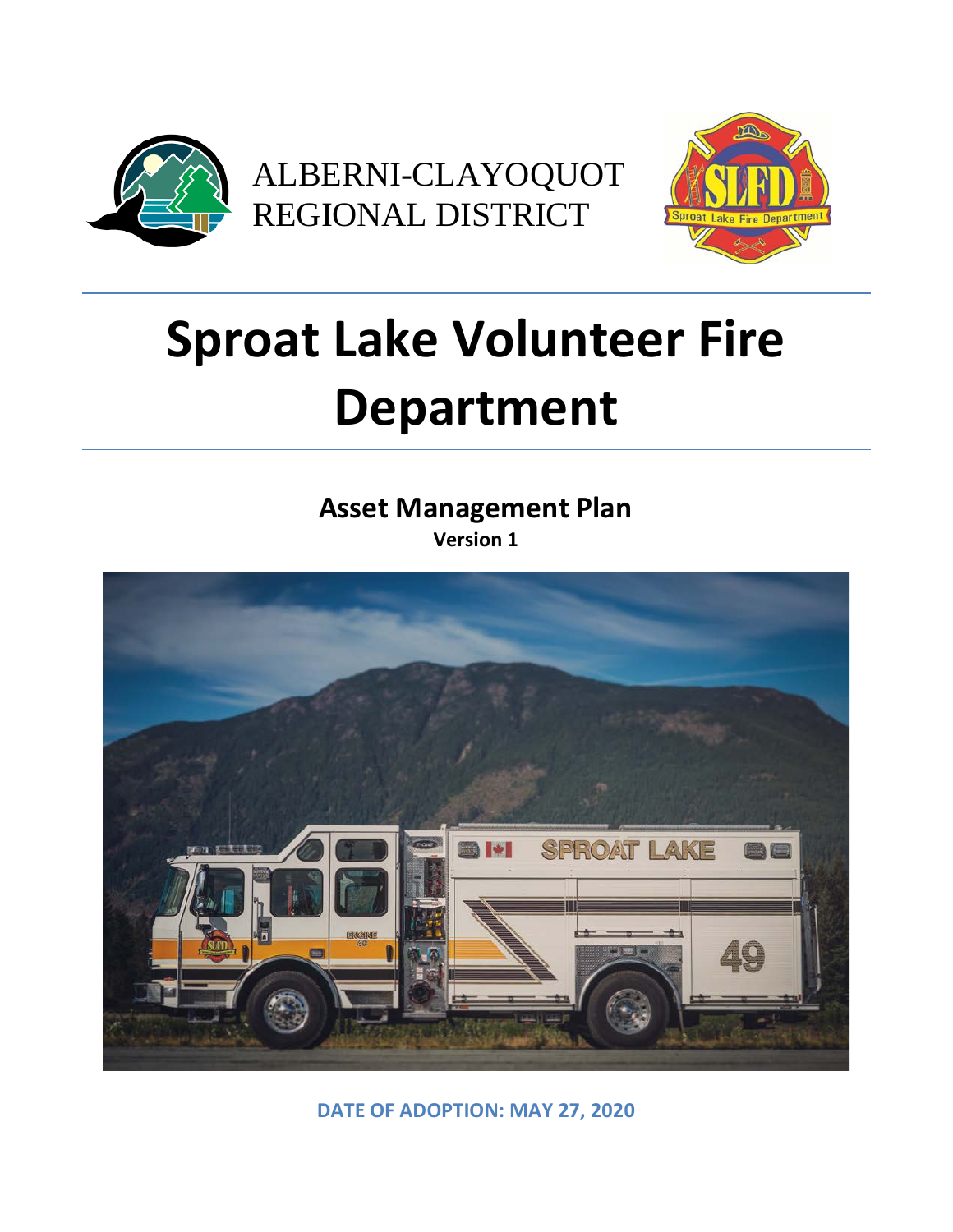

# Contents

| $\mathbf{1}$   |                  | <b>EXECUTIVE SUMMARY</b>                     | $\overline{2}$ |
|----------------|------------------|----------------------------------------------|----------------|
|                |                  |                                              |                |
|                |                  |                                              |                |
|                | 1.3              |                                              |                |
|                |                  |                                              |                |
|                | 1.5              |                                              |                |
|                |                  |                                              |                |
|                |                  |                                              |                |
|                | 1.8              |                                              |                |
| $\overline{2}$ |                  | <b>INTRODUCTION</b>                          | $\overline{4}$ |
|                |                  |                                              |                |
|                |                  |                                              |                |
|                | 2.3              |                                              |                |
|                | 2.4              |                                              |                |
|                |                  |                                              |                |
| 3              |                  | <b>CURRENT STATE OF SLVFD INFRASTRUCTURE</b> | 13             |
|                |                  |                                              |                |
|                | 3.2              |                                              |                |
|                | 3.3 <sub>1</sub> |                                              |                |
|                |                  |                                              |                |
|                | $3.5^{\circ}$    |                                              |                |
|                | 3.6              |                                              |                |
| 4              |                  | ASSET MANAGEMENT IMPROVEMENT PLAN            | 18             |
|                |                  |                                              |                |
|                |                  |                                              |                |
| 5              |                  | <b>REFERENCES</b>                            | 20             |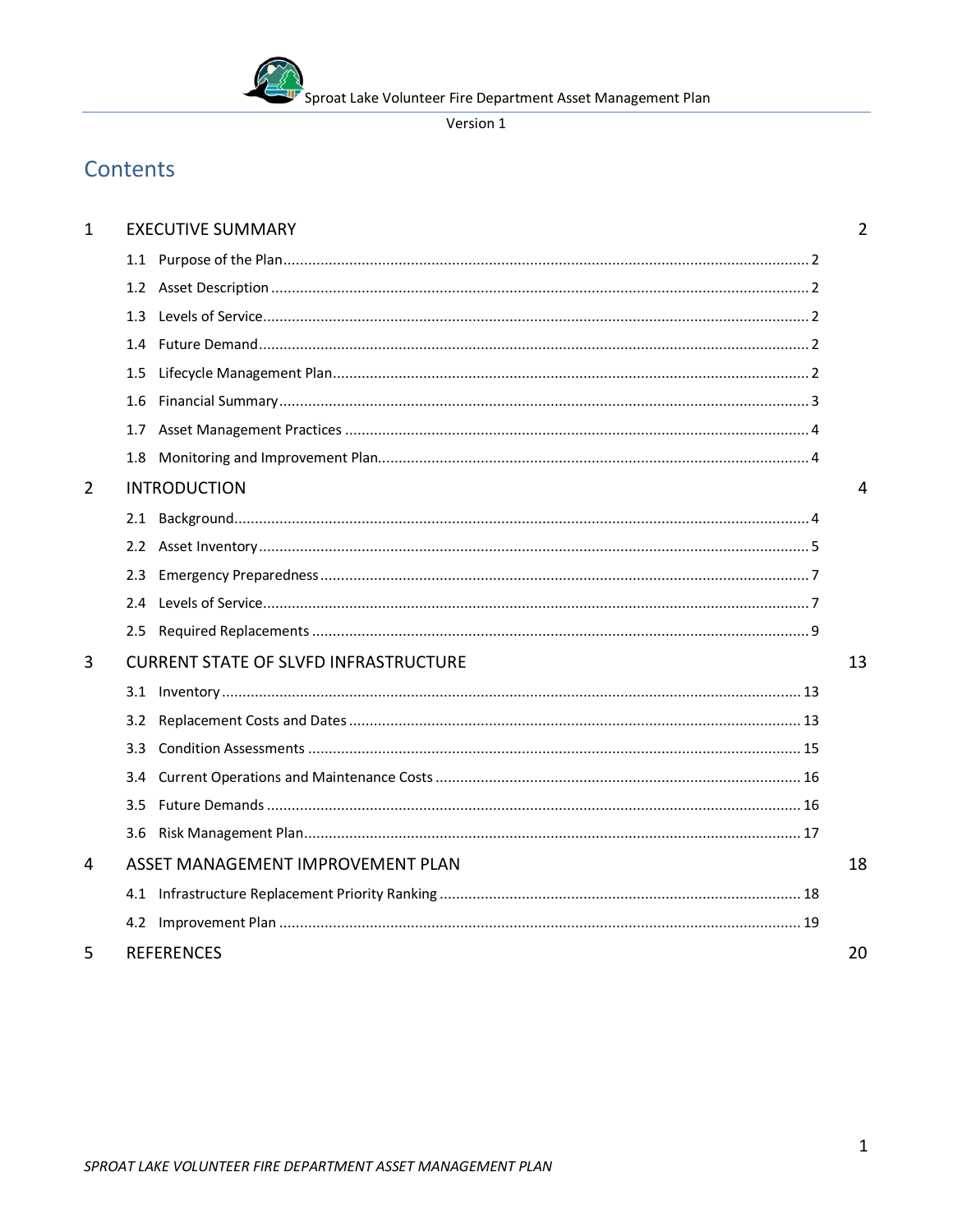

# <span id="page-2-0"></span>1 EXECUTIVE SUMMARY

# <span id="page-2-1"></span>1.1Purpose of the Plan

The Sproat Lake Volunteer Fire Department (SLVFD) Asset Management Plan (AMP) is part of the ACRD Asset Management Program to facilitate informed decision-making and effective allocation of resources for infrastructure. The purpose of an AMP is to deliver sustainable, cost effective services to ACRD communities in a socially, economically, and environmentally responsible manner, while providing the Level of Service (LOS) agreed upon by the Board. Estimates and projections included in this AMP are derived using available information with updates and changes expected with the release of each new version. AMPs are intended to be living documents, reflective of current asset conditions and data.

# 1.2Asset Description

<span id="page-2-2"></span>The Sproat Lake Volunteer Fire Department assets include:

- Halls, parking lots, septic system, water pumps and generator
- Firefighting apparatuses equipment and electronics
- Self-Contained Breathing Apparatus (SCBA) equipment
- Dock

# <span id="page-2-3"></span>1.3Levels of Service

The present funding levels are insufficient to continue to provide the existing services at current levels in the medium-term. The main service consequences will be more frequent service interruptions, hall closures, declines in service quality or loss of service.

# 1.4Future Demand

<span id="page-2-4"></span>The main demands for new services are created by:

- Growth rate
- Education programs
- Board of Directors and resident level of service expectations
- Legislative and industry regulations

These will be managed through a combination of managing existing assets, upgrading of existing assets and providing new assets to meet demand and demand management. Demand management practices include non-asset solutions, insuring against risks and mitigating failures.

# 1.5Lifecycle Management Plan

<span id="page-2-5"></span>Asset Management assists in conscious and calculated decisions for all assets covered in AMPs from acquisition, operation, maintenance, disposal and renewal or upgrade. During the course of an assets life, the replacement value is known along with an estimated date of replacement based on age and condition. Annual contributions required are calculated for each component in each service to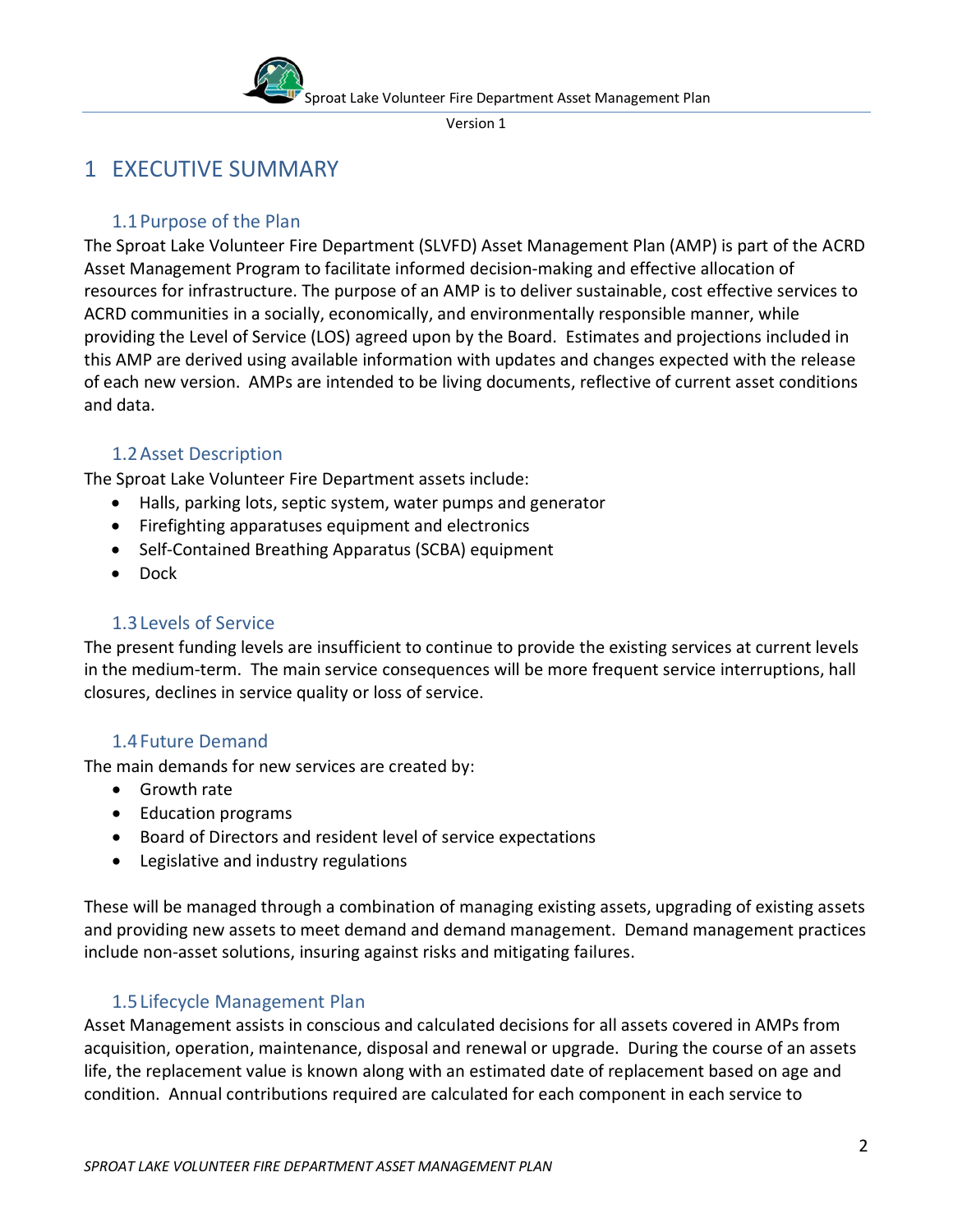

measure the funding gap between current and future levels of service in order to align funding and service expectations. The AM Program achieves responsible and reliable lifecycle management practices.

The Asset Management Coordinator has created the Sproat Lake Volunteer Fire Department AMP with the assistance of the Fire Chief, department members and operations staff. Asset Management systems will continue to be maintained once this position expires by ACRD staff. Estimated service life (ESL) and replacement cost of the infrastructure were determined using industry standards and requirements. The SLVFD Chief provided risk assessments and goals.

#### <span id="page-3-0"></span>1.6Financial Summary

The SLVFD assets have a total current replacement value of \$8.4 million in 2020 dollars. With an estimated inflation rate of 1.5% (CPI 10-year average), estimated future replacement costs are \$10.1 million for current infrastructure at the end of the components estimated service life. Not included in the estimates are projections for future demand and projected capital upgrades. Sproat Lake is currently struggling to maintain three halls and the community could potentially be served by less halls as a cost saving measure.

**Renewals vs Upgrades? Renewals**: Returning infrastructure to the expected level of service with no added efficiency or benefit.

**Upgrades:** to improve quality, efficiency and level of service of infrastructure.

Sproat Lake has a total assessed converted value of \$106 million with a converted residential tax rate of \$0.461 to cover all fire department expenditures. In 2020, \$489,712 will be collected through property taxation. The current funding levels are not adequate to support the desired level of service and maintain compliance with the regulations in the medium term. Large expenditures such as a new hall or fire apparatus aren't within the current financial means of SLVFD. Without adequate requisition levels, debt may need to be used to maintain levels of service in the future. Renewal of assets will occur in cycles based on asset life, legislative renewal requirements and according to their condition and use. The Fire Underwriters Survey (FUS) also dictates the replacement of key firefighting apparatuses based on asset age.

Based on the FUS regulations for first line response apparatus, a Fire Engine to be located at Hall #1 was scheduled for replacement in 2020 at the estimated cost of \$675,000. Due to lack of available reserve account funding, this replacement is not currently in the Financial Plan. A second new fire apparatus is also required in 2028 to stay in compliance with First and Second Line apparatus maximum age restrictions. Due to financial constraints, based on current funding levels, the Fire Chief estimates the next apparatus purchase will be in another 8 years. The department will apply for exceptions with the FUS until a truck can be purchased.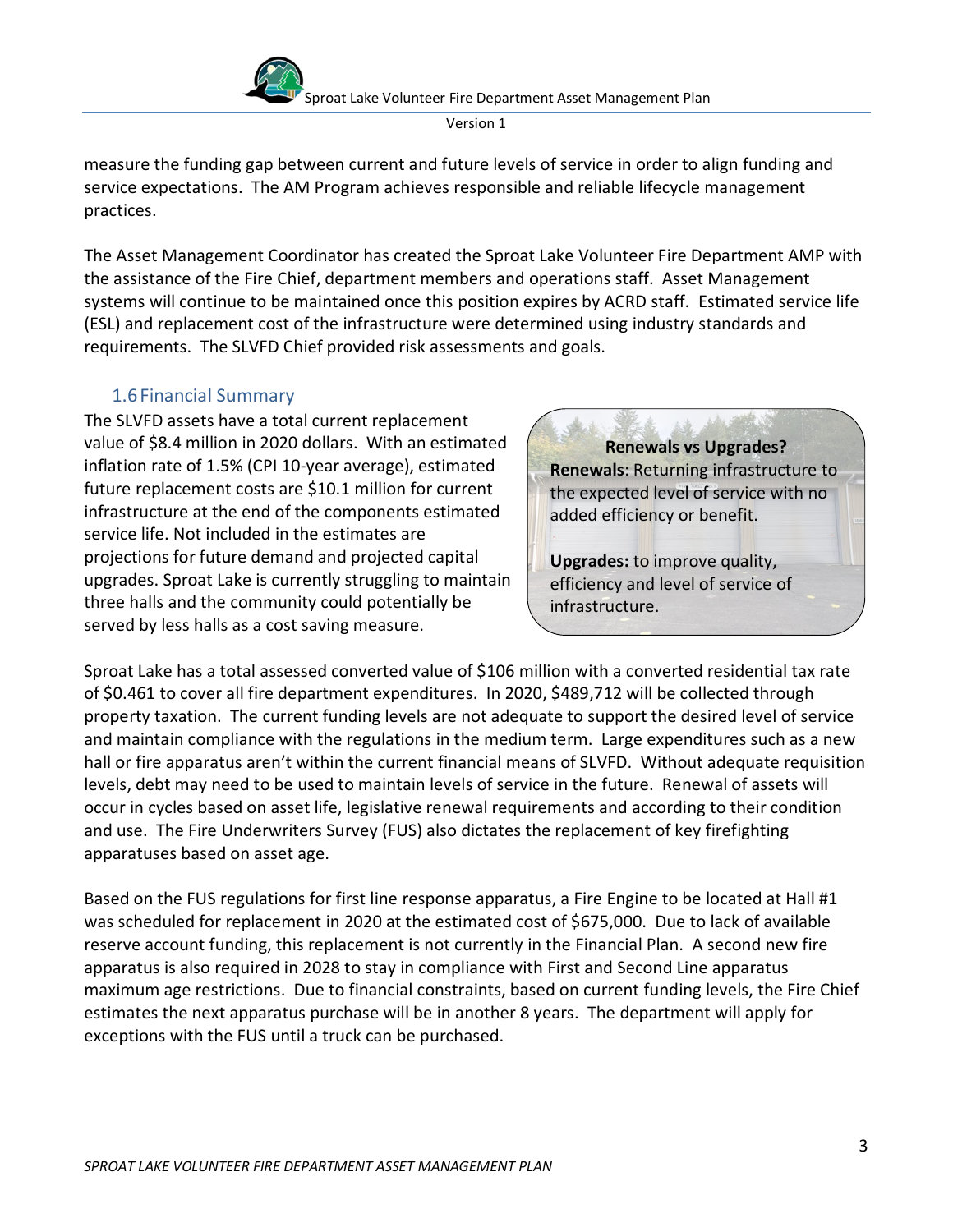

#### 1.7Asset Management Practices

<span id="page-4-0"></span>Assets are managed using a combination of Firehall.net, Microsoft Office and Vadim. Registries and AMPs will be reviewed and updated on an annual basis prior to the release of the following version.

# 1.8Monitoring and Improvement Plan

<span id="page-4-1"></span>At the end of this AMP there will be an Improvement Plan intended to improve Asset Management practices within Sproat Lake Volunteer Fire Department and the Asset Management Program as a whole. Generally included in Improvement Plans are suggested changes or additions to documented inspections and condition assessments, monitoring of asset-specific operational and maintenance procedures and giving present risks a numerical rating in order to measure mitigation success.

# <span id="page-4-2"></span>2 INTRODUCTION

## <span id="page-4-3"></span>2.1Background

This AMP encompasses all Sproat Lake Volunteer Fire Department assets, including fleet. The purpose of the plan is to facilitate the strategic management of the system infrastructure and the services provided by it, giving guidance on new and existing infrastructure to maximize use of financial resources long term, reduce risk and provide a prioritized view for service continuity and improvements over a 20-year planning period and beyond.

The ACRD AM Program follows the advice of the Asset Management BC Framework; Plans are designed to be living documents that change with the organization to reflect progress made while continuously striving for sustainable service delivery. Consideration of community priorities and an understanding of trade-offs between resources and desired services is the foundation of sound AM practices.

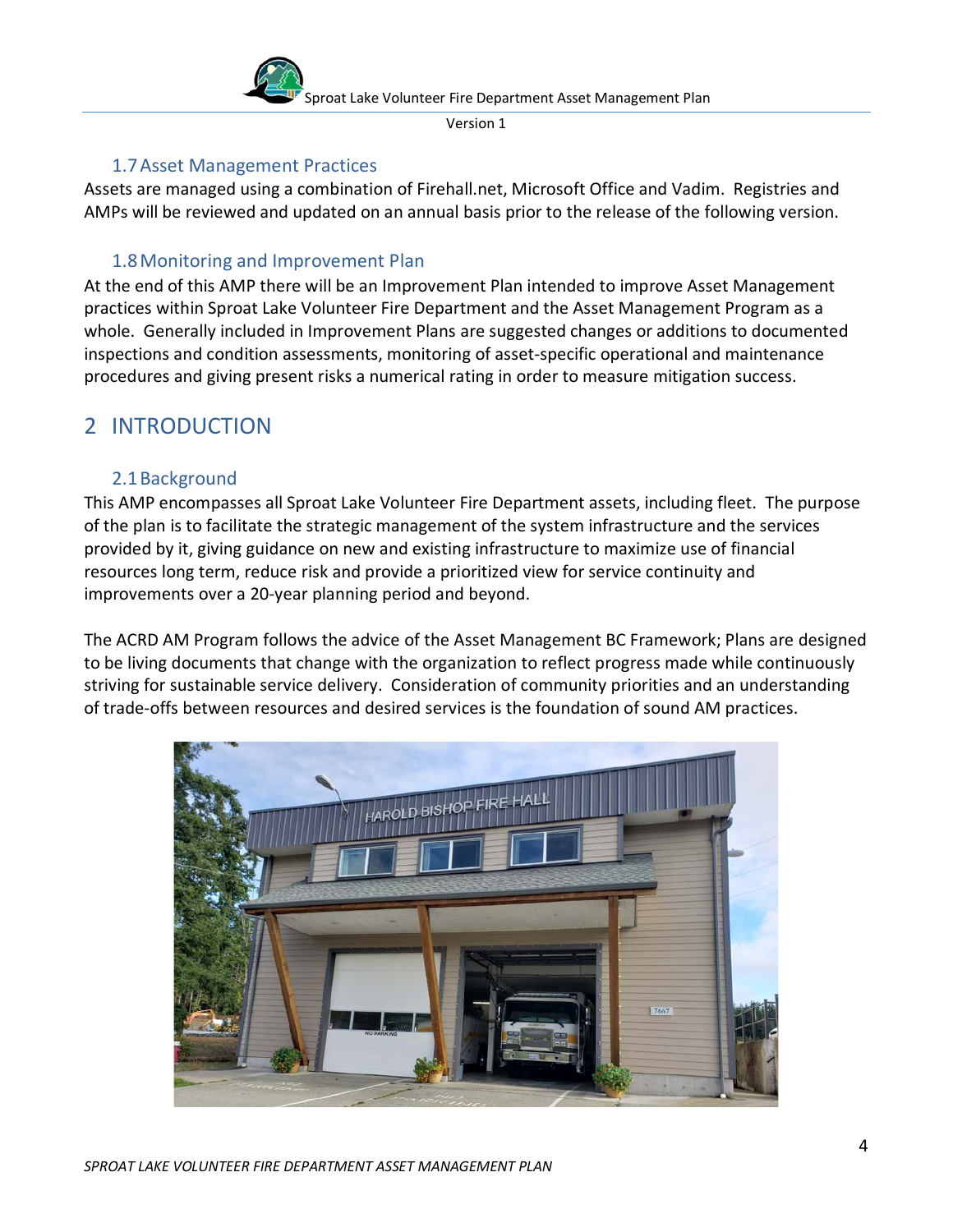

The AMBC Roadmap guides organizations through basic, intermediate and advanced Asset Management Practices. It is the goal of the ACRD to achieve a basic to intermediate level of understanding.

This AMP should be read in the context of the ACRD's Asset Management Policy and Strategy. The Sproat Lake Volunteer Fire Department AMP is a living document and will develop with AM practices and with the influence of the following corporate documents:

- Annual strategic priorities
- Short-term and long-term financial plans
- Maintenance policies and industry regulations
- Grant applications and funding

Asset Management Plans are designed for several reasons. First, to guide Fire Chiefs, Management and the Board in planning and decision-making. Second, to aid in the creation of short term and long term financial plans as well as operational plans. Last, to spark community engagement for the service.

As the ACRD moves through the AM program, knowledge and understanding of the AM program increases and it is expected that this plan will evolve further, solidifying assumptions made and filling in any present information gaps where further research or information is required.

#### 2.2Asset Inventory

<span id="page-5-0"></span>The Sproat Lake Volunteer Fire Department consists of many components including:

- Fire Trucks including pickup trucks
- Fire Halls including septic and water systems
- SCBA Equipment
- Rescue Equipment
- Storage containers

- Larger or Specialized Electronics
- Current replacement costs were estimated by the Fire Chief and Asset Management Coordinator using historical costs. Unit costs include all installation and remediation activities. Remaining useful life estimates were based on installation dates and expected service life based on knowledge and experience.

Any land associated with the SLVFD is not included in this AMP as there are currently no future plans for expansion, revival or rejuvenation of the current land. This version of the plan is assuming that SLVFD continues operations with the current 3-Hall model. The purchase of land may need to occur in the future if the Board decided to construct a new hall in an optimum response radius location.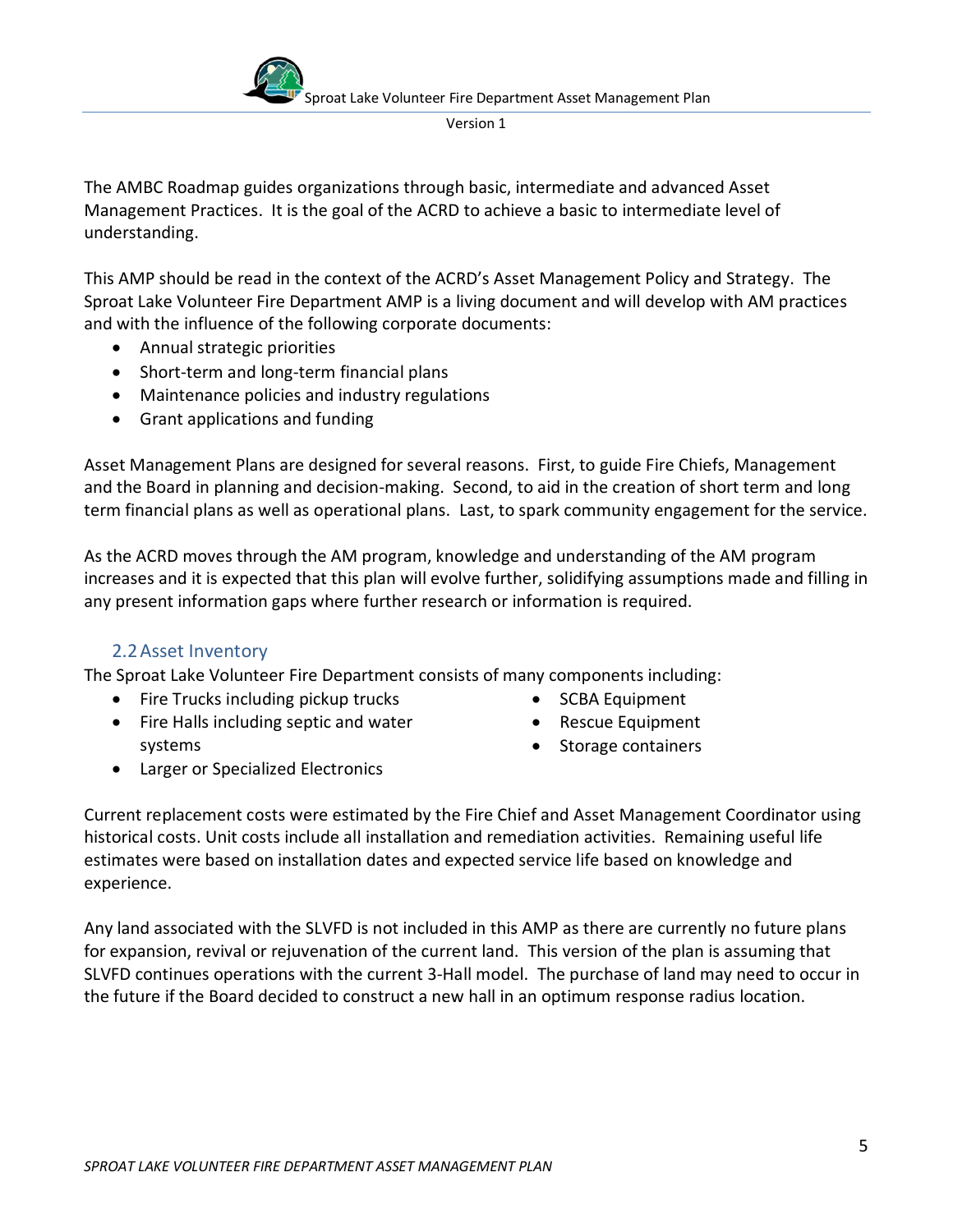

#### 2.3Emergency Preparedness

<span id="page-6-0"></span>The SLVFD does not have an Emergency Preparedness Program but has recently formed a committee that has been tasked with creating a Program. Future versions of this Plan will include necessary information and protocols from the Emergency Preparedness Program.

#### 2.4Levels of Service

<span id="page-6-1"></span>Levels of Service (LOS) are defined using two terms, customer levels of service and technical levels of service.

**Customer LOS:** measure how the resident receives the service and measure of value provided. **Technical LOS:** technical measures of performance relating to the resources of service activities to achieving the desired outcomes and demonstrate effective performance.

- o Operations ongoing activities, day-to-day operations
- o Maintenance activities enabling an asset to provide service for its planned life
- $\circ$  Renewal activities that return the service capability to near original capacity
- o Upgrade activities that provide a higher level of service

For the purposes of this report, customer's LOS expectations are set upon the annual adoption of the financial plan and strategic priorities as it is a reflection of the values, policies, and priorities of the Board of Directors with input from committees and public engagement sessions. Because residents' expectation of a Fire Department is quite simple, for the purposes of this AMP, only Technical LOS have been included.

The current and expected Technical Levels of Service detailed in Table 2.1 shows the expected levels of service based on resource levels in the current financial plan. Organizational objective measures are measures of fact related to the service delivery outcome.



#### **Truck 41 – Due for Replacement in 2028**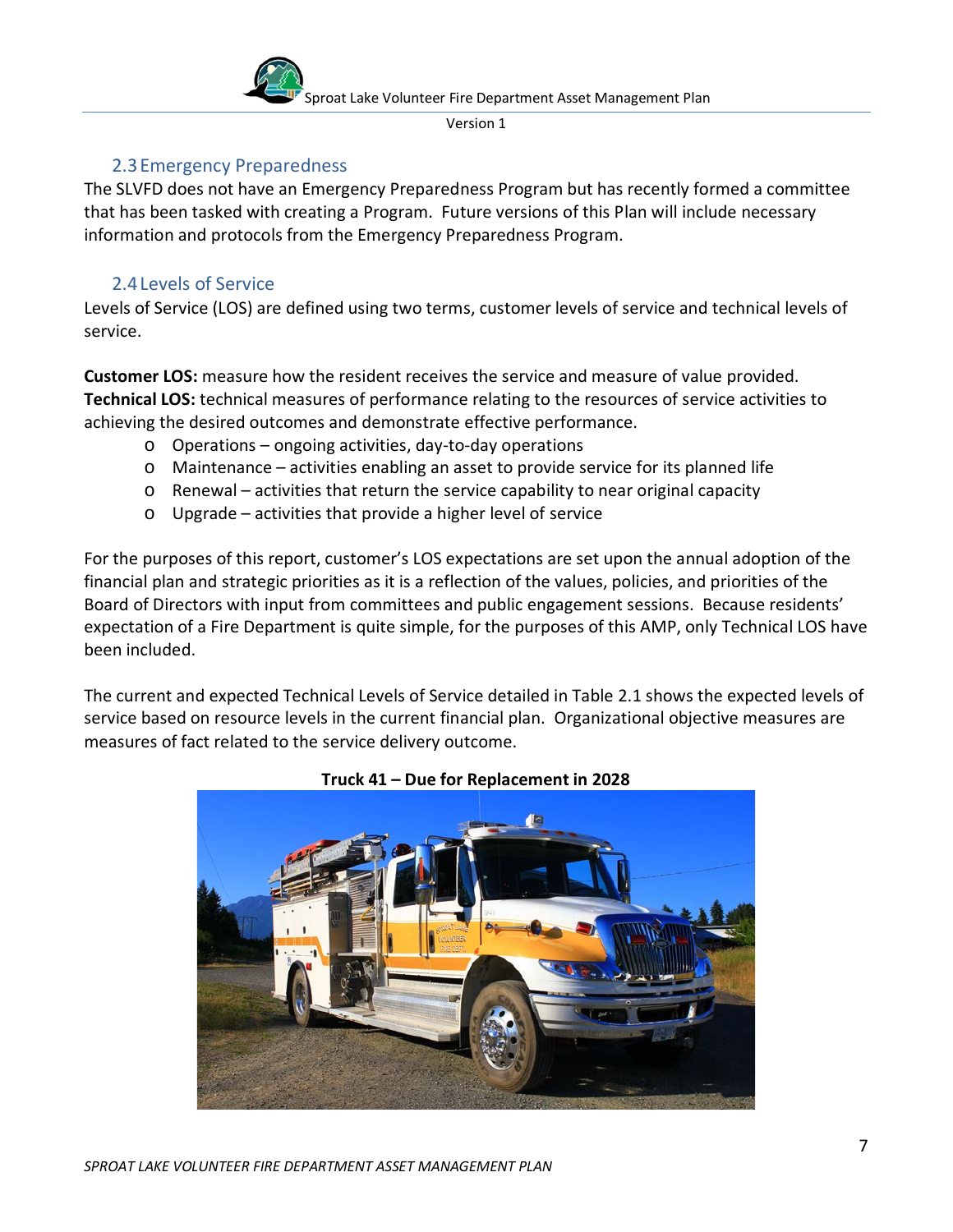

| Service                                                           | Service Objective                                                                                                 | <b>Objective Measure</b>                                                                                                                                                                     | <b>Current Performance</b>                                                                                                                                                                                                                         | <b>Desired Outcome</b>                                                                                                                                                                  |
|-------------------------------------------------------------------|-------------------------------------------------------------------------------------------------------------------|----------------------------------------------------------------------------------------------------------------------------------------------------------------------------------------------|----------------------------------------------------------------------------------------------------------------------------------------------------------------------------------------------------------------------------------------------------|-----------------------------------------------------------------------------------------------------------------------------------------------------------------------------------------|
| <b>Operations</b><br>\$309,200<br>2020 Budget                     | Safe and reliable<br>equipment and<br>equipment training<br>to facilitate prompt<br>fire response times           | Firefighters are trained<br>to use and regularly<br>exercise equipment<br>during practice times to<br>ensure proper function<br>at fire scenes                                               | Truck checks performed<br>weekly<br>Small equipment is<br>inspected monthly and<br>hoses annually or if a<br>problem is suspected<br>Weekly visual checks on<br>all major equipment                                                                | All equipment aside<br>from hoses inspected<br>and tested on a weekly<br>basis with a record of<br>condition assessment<br>Hose tester available for<br>efficiency with annual<br>tests |
| <b>Maintenance</b><br>No specific<br>Maintenance<br><b>Budget</b> | Reliable, consistent<br>fire services without<br>interruption or<br>delay of service                              | Regular maintenance<br>and condition<br>assessments                                                                                                                                          | Regular annual<br>inspections on major<br>equipment<br>Inspections are<br>documented per NFPA<br>standards                                                                                                                                         | Up to date condition<br>assessments and<br>maintenance record<br>database to be used in<br>future AMPs                                                                                  |
| Renewal<br><b>No Renewal</b><br><b>Budget</b>                     | Fire Service assets<br>meet needs to<br>provide quality<br>services to<br>customers                               | Renewals are performed<br>where required, without<br>sacrifice to quality when<br>upgrade is a more<br>suitable option<br>Equipment and<br>apparatuses are safe and<br>in good running order | Seismic upgrades have<br>been performed on the<br><b>Halls</b><br>Renovations and repairs<br>are reactive                                                                                                                                          | Renewals are proactive<br>rather than reactive<br>Aging equipment is<br>renewed before it fails                                                                                         |
| Upgrade/<br><b>New</b><br>\$84,000<br>2020 Budget                 | Newer fire<br>apparatus at the<br>First and Second<br>Line response<br>positions for reliable<br>service delivery | Fire apparatuses are<br>kept in compliance with<br>the Fire Underwriters<br>Survey guidelines                                                                                                | Purchased a new Fire<br>Apparatus in 2019<br>Currently due for<br>another new Fire<br>Apparatus; however,<br>another truck will not be<br>budgeted for another 8<br>years<br>SLVFD is required to<br>apply for exception with<br>FUS for Truck #47 | All fire apparatus are<br>budgeted and replaced<br>within the timeline<br>specified by the Fire<br><b>Underwriters Survey</b>                                                           |

#### **Table 2.1 - Technical Levels of Service**

It is important to monitor the service levels provided regularly as these will change as regulations and expectations change. The current performance is influenced by work efficiencies, technology, and Fire Underwriters Survey regulations that will change over time. Review and establishment of the agreed position that achieves the best balance between service, risk and cost is essential.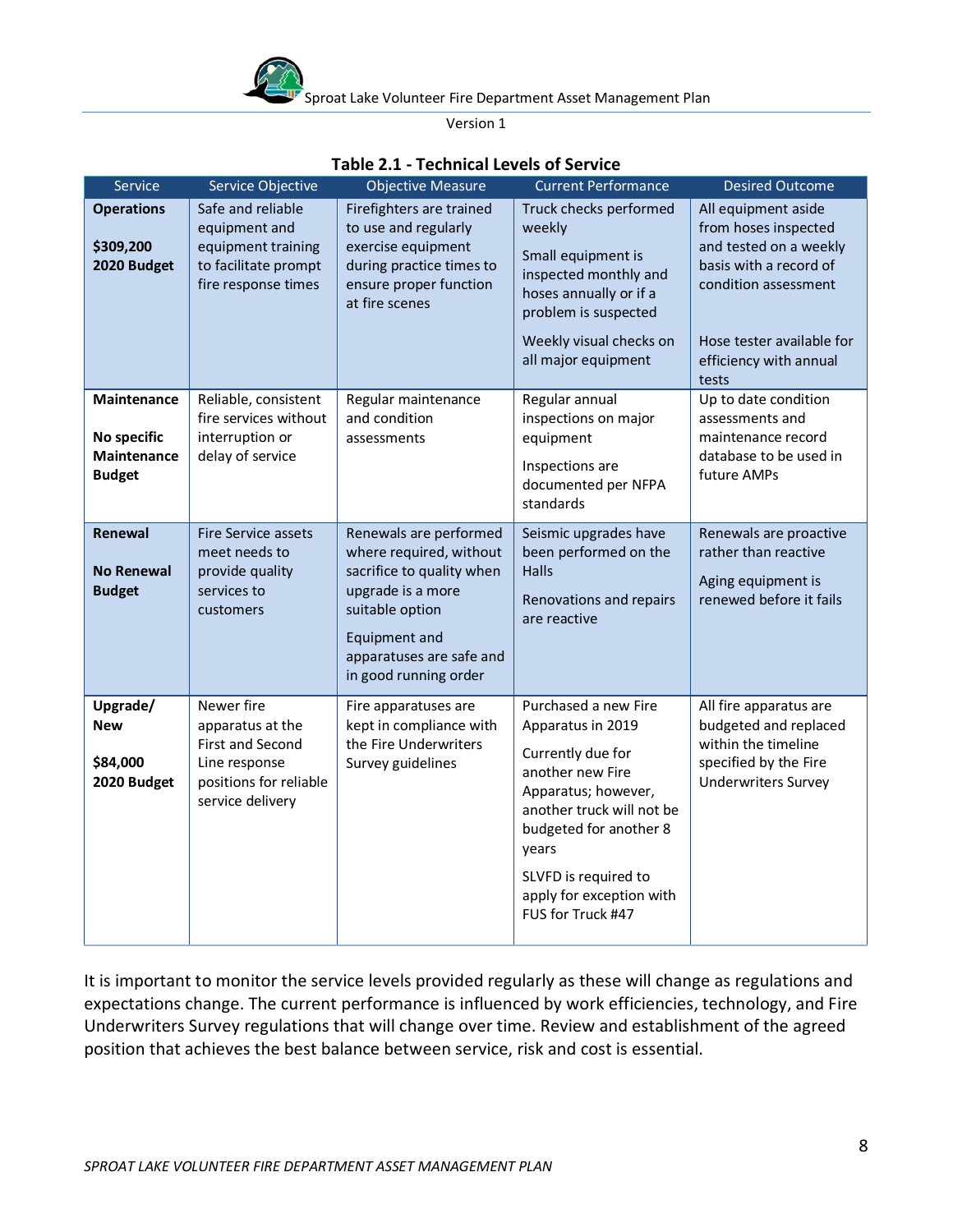

## 2.5Required Replacements

<span id="page-8-0"></span>The Fire Underwriters Survey (FUS) dictates replacement schedules for fire apparatuses. Table 2.2 shows the guidelines for First Line, Second Line, and Reserve. Based on population, Sproat Lake is designated as a Medium Size community and as such is required to adhere to these guidelines to retain recognition. One consequence in the loss of recognition would result in a large spike in residential fire insurance rates. During discussion with the Regional Director at the FUS, it was mentioned that many small communities are having financial difficulty maintaining these standards given the increasing cost to build a fire apparatus (fire engine) and the current tax bases. While First and Second Line have a max age on the chart, apparatuses can be up to 25 years old in these positions. In addition, only one apparatus per department can be applied to have an age exception applied; only special circumstances will allow for two apparatuses being considered for exception. Due to SLVFD having SSTS Tanker Accreditation, the maximum apparatus age is reduced to 20 years, rather than 25, causing additional financial strain on the department. Leniency for these rules may change in the future but for the purposes of this AMP, a maximum apparatus age of 20 was applied in order to determine replacement dates and contribution levels.

In 2019, SLVFD purchased their newest fire engine, Truck 49, and it is currently stationed at Hall #3. Apparatus age requirements from FUS apply to individual Halls, not the Department as a whole. Both Hall #1 and Hall #2 are going to require new fire engines within 1 and 8 years, respectively. Costs for fire engines increase year over year, far faster than most items subject to inflation. While Truck 49 cost approximately \$560,000, it is likely that purchasing the same truck today would cost over \$600,000. It is very difficult to accurately forecast the future cost of apparatuses as market prices continuously grow. For the purposes of this plan, costs are estimated with the most recent data available. It is recommended that future fire apparatus replacements have a contingency of at least

20% for budgetary purposes. Truck 47 is currently 20 years old and was scheduled to be replaced in 2020 and Truck 41 in 2028. The Fire Chief noted that due to financial constraints, the next budgeted replacement is for Truck 41 in 8 years. SLVFD cannot apply for exemption with FUS for Truck 47 while having SSTS accreditation.

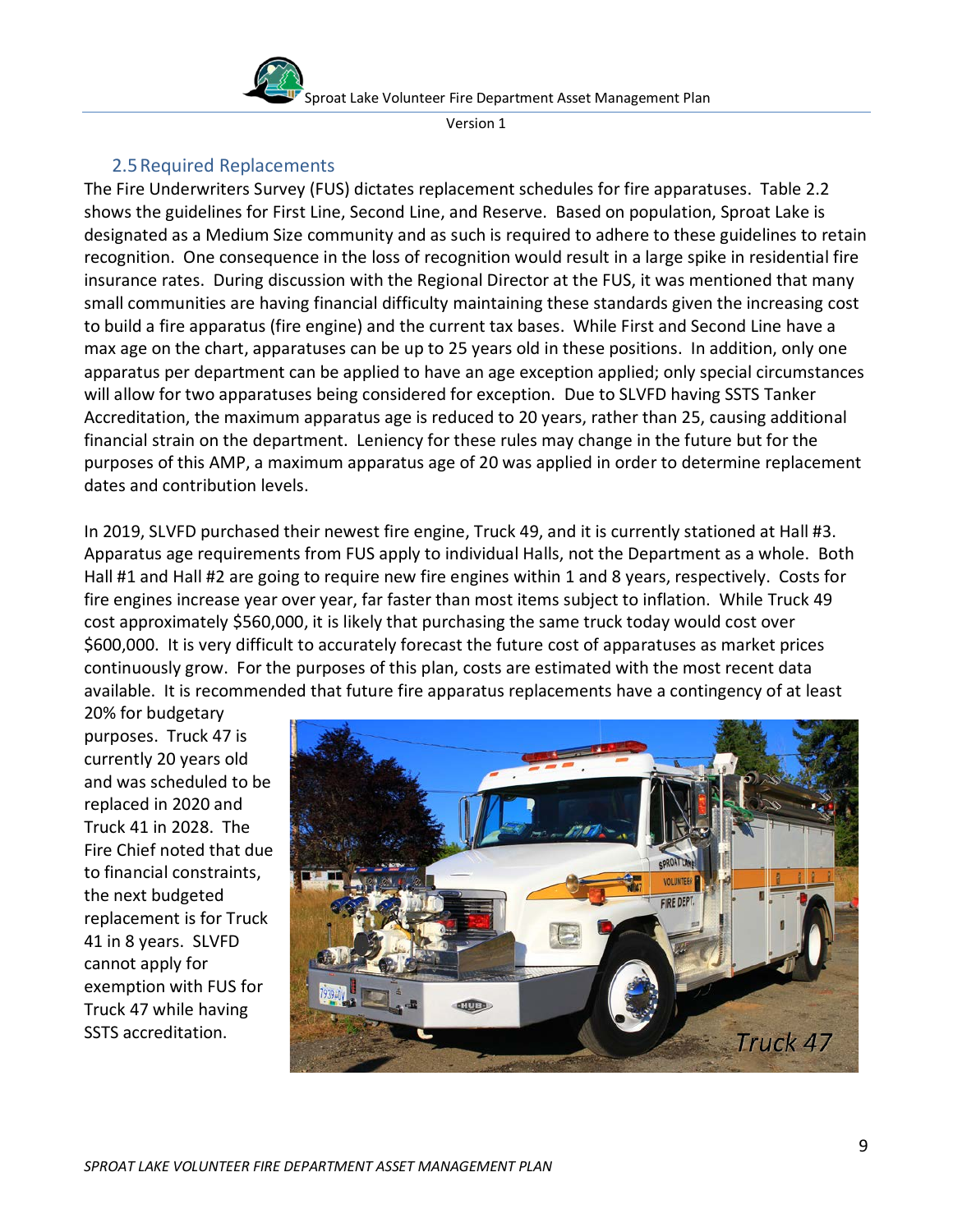

| <b>Apparatus Age</b>                                                                                                                                                                                                                                                                                      | Major Cities <sup>3</sup> | Medium Sized Cities <sup>4</sup> or<br><b>Communities Where Risk is</b><br><b>Significant</b> | <b>Small Communities<sup>5</sup></b><br>and Rural Centres |
|-----------------------------------------------------------------------------------------------------------------------------------------------------------------------------------------------------------------------------------------------------------------------------------------------------------|---------------------------|-----------------------------------------------------------------------------------------------|-----------------------------------------------------------|
| $0 - 15$ Years                                                                                                                                                                                                                                                                                            | First Line                | First Line                                                                                    | First Line                                                |
| $16 - 20$ Years                                                                                                                                                                                                                                                                                           | Reserve                   | 2 <sup>nd</sup> Line                                                                          | First Line                                                |
| $20 - 25$ Years <sup>1</sup>                                                                                                                                                                                                                                                                              | No Credit in<br>Grading   | No Credit in Grading<br>or<br>Reserve <sup>2</sup>                                            | No Credit in Grading<br>or<br>$2^{nd}$ Line $^2$          |
| $26 - 29$ Years <sup>1</sup>                                                                                                                                                                                                                                                                              | No Credit in<br>Grading   | No Credit in Grading<br>or<br>Reserve <sup>2</sup>                                            | No Credit in Grading<br>or<br>Reserve <sup>2</sup>        |
| 30 Years +                                                                                                                                                                                                                                                                                                | No Credit in<br>Grading   | No Credit in Grading                                                                          | No Credit in Grading                                      |
| All listed fire apparatus 20 years of age and older are required to be service tested by recognized testing<br>agency on an annual basis to be eligible for grading recognition. (NFPA 1071)<br>$^2$ Cusantians to one status mousles considered in a small to modium sized communities and suced contrar |                           |                                                                                               |                                                           |

#### **Table 2.2 - Fire Underwriters Survey Fire Apparatus Age Guidelines**

Exceptions to age status may be considered in a small to medium sized communities and rural centres

conditionally, when apparatus condition is acceptable and apparatus successfully passes required testing. Major Cities are defined as an incorporated or unincorporated community that has:

- · a populated area (or multiple areas) with a density of at least 400 people per square kilometre; AND
- · a total population of 100,000 or greater.

 $^4$  Medium Communities are defined as an incorporated or unincorporated community that has:

· a populated area (or multiple areas) with a density of at least 200 people per square kilometre; AND/OR

· a total population of 1,000 or greater.

 $<sup>5</sup>$  Small Communities are defined as an incorporated or unincorporated community that has:</sup>

- . no populated areas with densities that exceed 200 people per square kilometre; AND
- · does not have a total population in excess of 1,000.

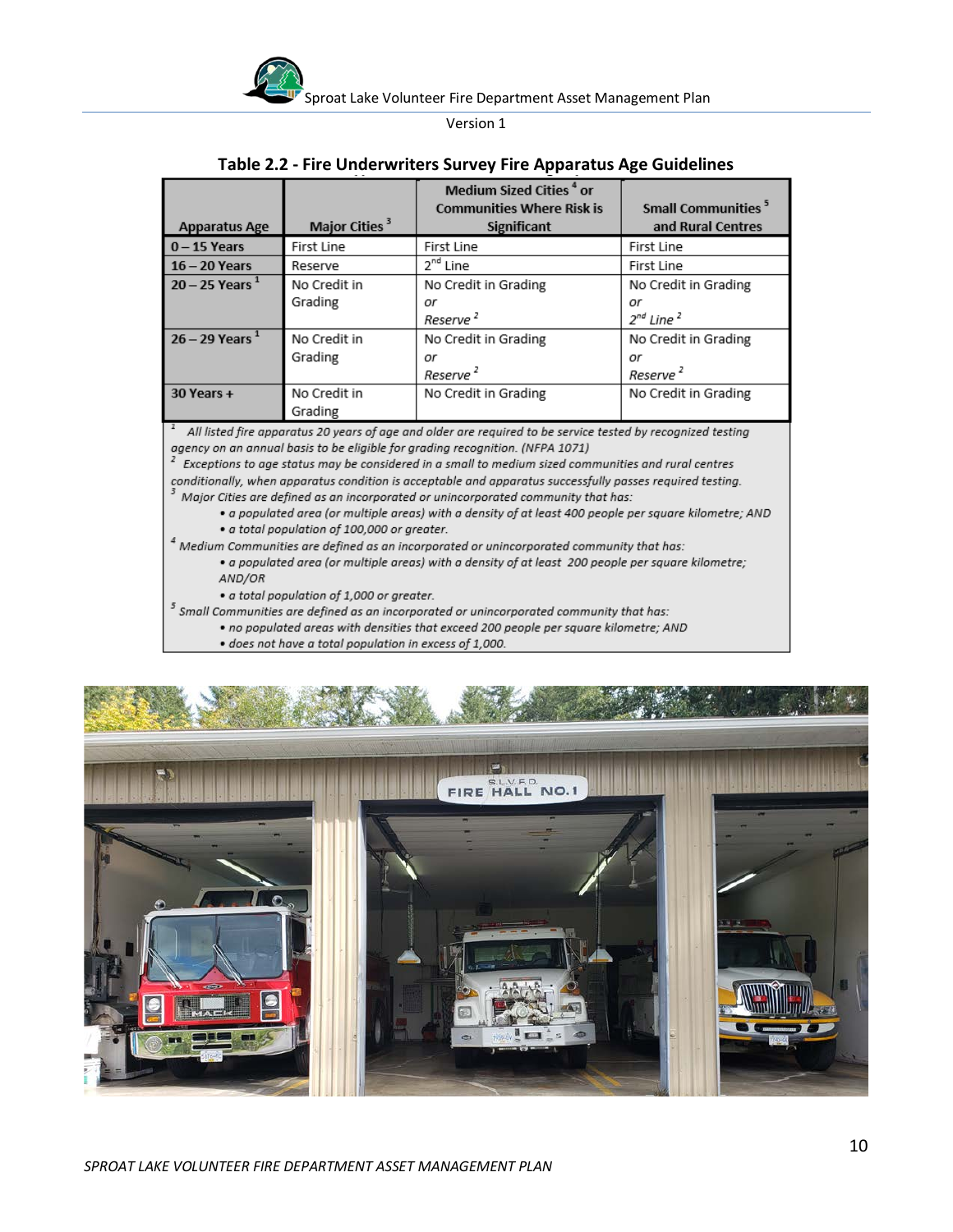Sproat Lake Volunteer Fire Department Asset Management Plan



Version 1

SLVFD is unlike other volunteer fire departments under the ACRD umbrella because they maintain and operate three separate halls, all with their own FUS apparatus age requirements. FUS regulations are intended per Hall rather than per Department. This means that they must have a higher ratio of newer apparatuses in order to stay compliant versus other Departments in medium sized communities, such as Beaver Creek Volunteer Fire Department. As mentioned in the September 2011 *Report on the Sproat Lake Volunteer Fire Department*, the coverage for the three halls overlaps in many areas. It is recommended that SLVFD ceases operations out of one of the halls based on geographical location or construct a new hall in an optimum location and possibly operate only one of the current halls as a satellite hall. While this finding was based strictly on staffing, operations, maintenance and capital costs of the halls themselves, there is the added expense of keeping current with FUS apparatus age requirements for all three halls. Each hall is required to have a First Line apparatus and, in the event of a fire, the responding hall provides the First Line and the other halls provide their First Line trucks as Second Line, meaning FUS regulations on Second Line trucks aren't as relevant to SLVFD.

The ACRD entered into an agreement with the Ministry of Transportation and Infrastructure (MOTI) for a Right of Way on which Hall 2 on Faber Road is situated. If SLVFD were to reduce the number of halls, it is most likely based on geographical location and response radiuses that Hall 2 would become inactive. Due to the MOTI agreement, this would not allow us to access proceeds from the sale of the Hall and has therefore been omitted from the cost estimates. Table 3.2 shows three different scenarios with annual required cost estimates for the future of the SLVFD Halls. Scenario 2, in which Hall 2 would be closed and SLVFD reduced to a two hall Department is the least costly option while Scenario 1, the current status quo, is proving to be the most costly option. Per the report, no scenarios in which any Sproat Lake residents would lose fire coverage or ratings for insurance purposes have been included. On the contrary, as mentioned in the 2011 *Report on the Sproat Lake Volunteer Fire Department*, in some instances response times may even improve for houses within the Hall 2 radios if it were to be closed.

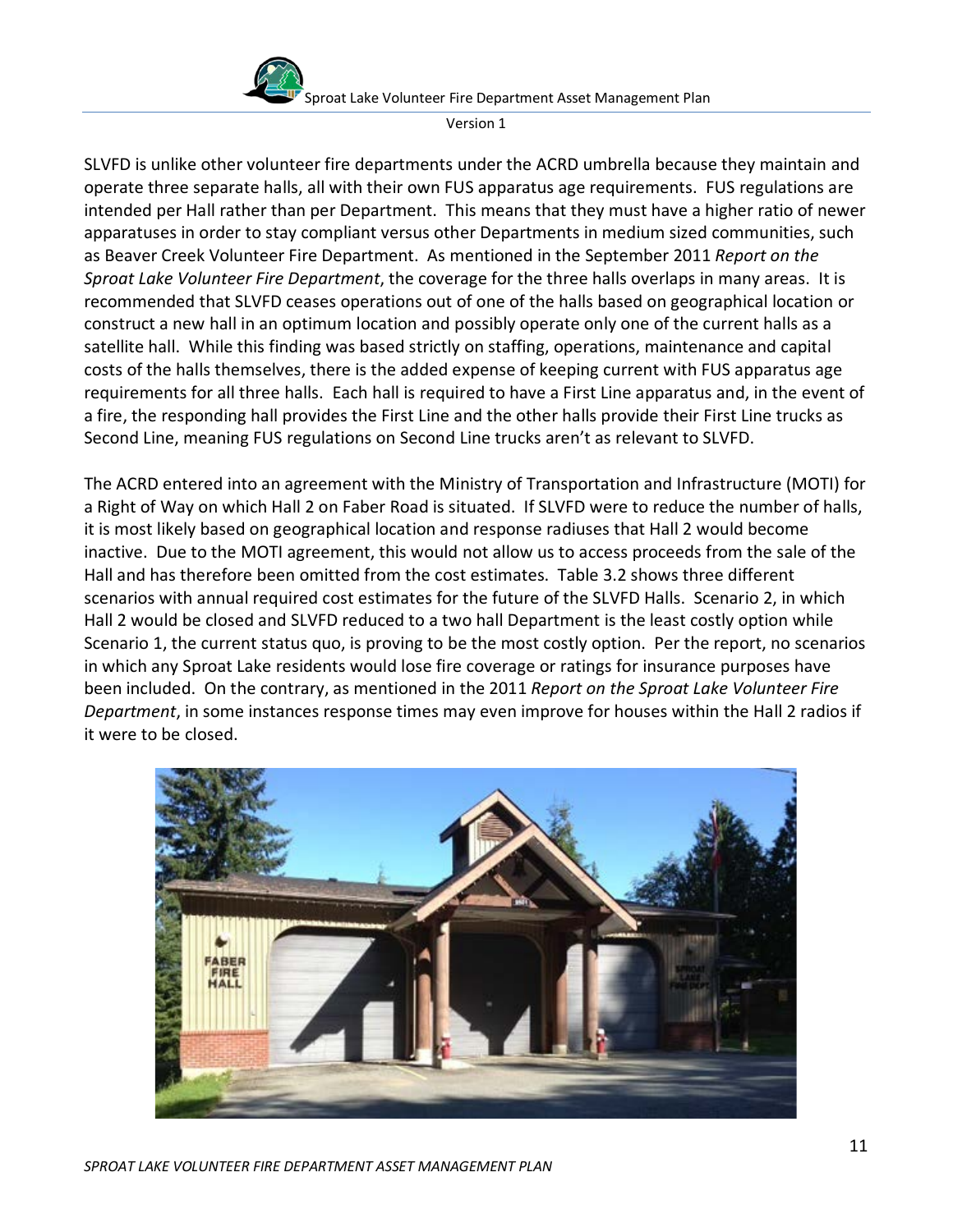

Sproat Lake Volunteer Fire Department Asset Management Plan

Version 1

| Scenario 1: Status Quo |                            |                                                               |                        |                       |
|------------------------|----------------------------|---------------------------------------------------------------|------------------------|-----------------------|
|                        |                            | <b>First Line</b>                                             | <b>Required Annual</b> | <b>Total Required</b> |
|                        |                            | <b>Required Annual Replacement Year</b>                       | Contribution -         | <b>Annual</b>         |
|                        | <b>Contribution - Hall</b> | per FUS                                                       | <b>First Line</b>      | Contribution          |
| Hall 1 (Lakeshore)     | 5,331                      | 2020                                                          | 19,413                 | 24,744                |
| Hall 2 (Faber)         | 5,331                      | 2028                                                          | 21,737                 | 27,069                |
| Hall 3 (Hwy 4)         | 12,719                     | 2039                                                          | 25,606                 | 38,325                |
|                        | 23,381                     |                                                               | 66,756                 | 90,137                |
|                        |                            | Scenario 2: Close Hall 2 (Faber)                              |                        |                       |
|                        |                            | <b>First Line</b>                                             | <b>Required Annual</b> | <b>Total Required</b> |
|                        |                            | <b>Required Annual Replacement Year</b>                       | Contribution -         | <b>Annual</b>         |
|                        | <b>Contribution - Hall</b> | per FUS                                                       | <b>First Line</b>      | Contribution          |
| Hall 1 (Lakeshore)     | 5,331                      | 2020                                                          | 19,413                 | 24,744                |
| Hall 2 (Faber)         |                            |                                                               |                        |                       |
| Hall 3 (Hwy 4)         | 12,719                     | 2039                                                          | 25,606                 | 38,325                |
|                        | 18,050                     |                                                               | 45,018                 | 63,069                |
|                        |                            | Scenario 3: Replace Halls 2 (Faber) & 3 (Hwy 4) with new Hall |                        |                       |
|                        |                            | <b>First Line</b>                                             | <b>Required Annual</b> | <b>Total Required</b> |
|                        |                            | Required Annual Replacement Year                              | Contribution -         | <b>Annual</b>         |
|                        | <b>Contribution - Hall</b> | per FUS                                                       | <b>First Line</b>      | <b>Contribution</b>   |
| <b>New Hall</b>        | 34,037                     | 2039                                                          | 25,606                 | 59,643                |
| Hall 1 (Lakeshore)     | 5,331                      | 2020                                                          | 19,413                 | 24,744                |
| Hall 2 (Faber)         |                            |                                                               |                        |                       |
| Hall 3 (Hwy 4)         |                            |                                                               |                        |                       |
|                        | 39,368                     |                                                               | 45,018                 | 84,386                |

#### **Table 2.3 – Future Hall & Apparatus Scenarios**

While Scenario 2 may seem like a clear choice, in 2017, the road connecting Pacific Rim Highway and McCoy Lake Road which is located on private property and was closed by the property owner after concerns were raised about a failing culvert and bridge. The MOTI had historically maintained the road even though it is privately owned. The closure of this road critically impacts the response time of Hall #3 and homes within its response radius. The ACRD is not aware of any negotiations or plans between the property owner and MOTI to re-open the road. This no longer allows SLVFD to close Hall #2 as it serves the homes impacted by the closure and they can no longer be served by the other halls. It is recommended that discussion takes place between the parties involved to develop a resolution. It is likely that contributing towards the capital renewal expenditures associated with the road in order for it to reopen, less the capital costs saved by deactivating Hall #2, will reduce the required annual contributions of the residents within SLVFD boundaries. A revision to the master plan may be required as a result of this road closure prior to long-term hall discussions.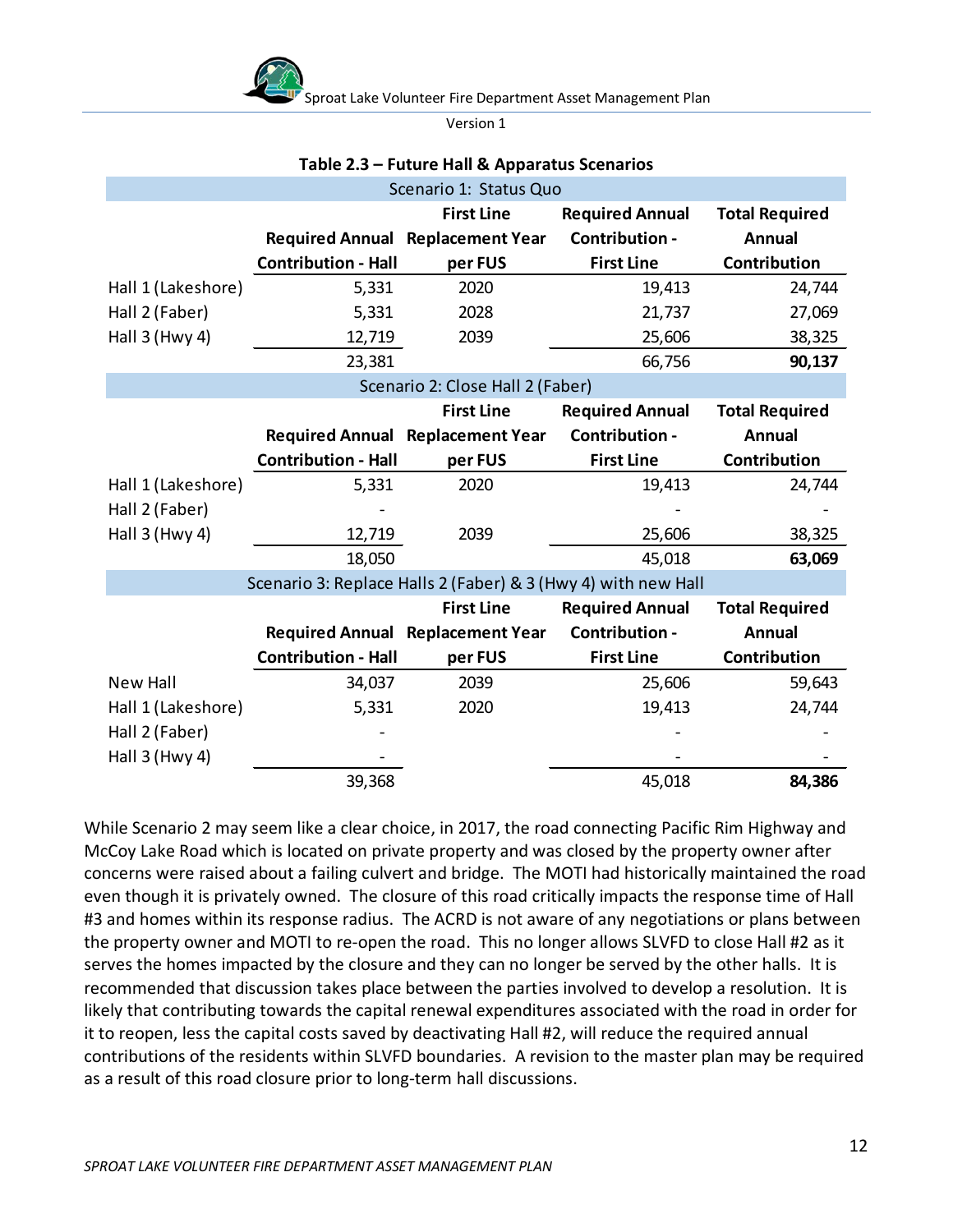

**Table 3.1 - Assets covered by this Plan**

# <span id="page-12-0"></span>3 CURRENT STATE OF SLVFD INFRASTRUCTURE

## <span id="page-12-1"></span>3.1Inventory

| <b>Asset Category</b>            | Quantity         | 2020 Replacement Value |
|----------------------------------|------------------|------------------------|
| <b>Fire Halls</b>                | 3                | 4,456,000              |
| Training Site (misc. structures) | 9                | 203,000                |
| Dock at Hall #2                  | 1                | 50,700                 |
| Large Electronics                | 4                | 37,500                 |
| Fencing                          | 500 <sub>m</sub> | 13,200                 |
| Hydrants (Dry and Standard)      | 12               | 119,800                |
| <b>Fire Apparatuses</b>          | 7                | 3,126,200              |
| <b>Paved Surfaces</b>            | 4                | 65,000                 |
| Rescue Equipment                 | 10               | 71,000                 |
| <b>Water Reservoirs</b>          | 4                | 20,300                 |
| <b>SCBA Equipment</b>            | N/A              | 215,200                |
| <b>Water Treatment Equipment</b> | 2                | 10,200                 |
| <b>Total</b>                     |                  | 8,388,100              |

# Assets that are part of operations and expensed at the time of purchase are not included in Table 3.1. Small equipment such as desktop computers, tablets, pagers, turnout gear, SCBA tanks, ladders, hoses, fittings and hand-held tools were not included in the asset listing as they did not meet the capitalization threshold. The Fire Chief estimated the current replacement cost of the SCBA equipment as a detailed inventory is not readily available. Identification of aging SCBA equipment is included as part of the Improvement Plan.

# <span id="page-12-2"></span>3.2Replacement Costs and Dates

Asset management changes the financial focus from historical cost and annual amortization included in the ACRD's financial statements to estimated replacement value, estimated service life, and annual capital investment required.

Over half of the SLVFD assets are due for replacement within 10 years based on current replacement costs. Table 3.2 summarizes suggested infrastructure replacement dates and estimated costs by year until 2060. Based on asset age and expected service life, required renewals in 2020 approximately will make up over \$2.5 million in component replacements costs alone, stressing the need for a capital renewal plan now to meet future financial gaps. Collecting the recommended annual contribution from users shown in Table 3.2 of \$2.5 million, or a residential tax rate of \$2.478, will alleviate these spikes in capital, operational and maintenance costs. These amounts are intended as a financial depiction of the state of the assets and funding gap at SLVFD as the taxpayers in Sproat Lake could not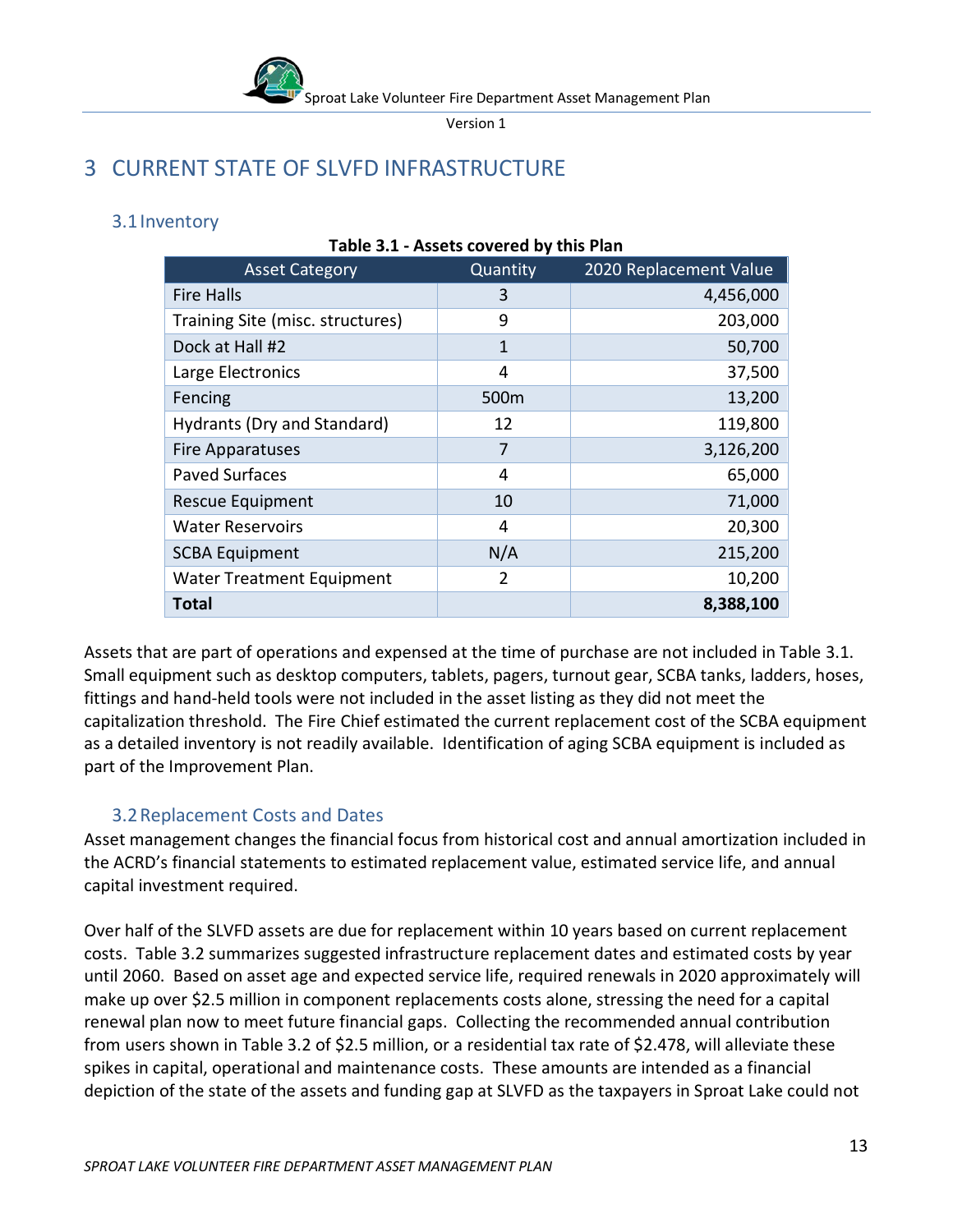

support such a large increase from the current residential tax rate of \$0.461. If it became possible to operate without Hall #2, excluding any proceeds from sales and assuming overall operating costs will be reduced by one third, the recommended annual contribution would be \$1.2 million or a residential tax rate of \$1.494. Contribution rates are at the discretion of the Board and the recommended contribution rates will fluctuate as contributions and demands change. Recommended residential tax rates included in this plan also include the 2020 budgeted operating and maintenance expenditures as the only revenue stream for SLVFD is through tax requisition.

It is recommended that halls that will be retained for the long term have consultants review the integrity of the structures and make any necessary improvements with consideration for the building's age and expected service life. All three halls within SLVFD have received seismic upgrading and continue to receive maintenance works required; it should be noted, however, that every building's lifespan is finite and after typical required upgrades the expected service life has been extended to 65 years, well beyond the 40-year amortization period applied to buildings within the ACRD. It is entirely possible that future upgrades will extend the service life beyond this timeframe but structural integrity will be questionable at such time. Qualicum Beach, for example, recently replaced their aging Fire Hall at 65 years old. Comparable seismic buildings of scale were used to determine the replacement cost of the halls based on the current square footage. Using an inflation rate of 1.5% and interest savings on reserve balances of 2%, the anticipated replacement dates and costs of the Halls is as follows:

- Hall 1 expected replacement date based on age: 2025; future replacement cost: \$1.25 million
- Hall 2 expected replacement date based on age: 2025; future replacement cost: \$1.25 million
- Hall 3 expected replacement date based on age: 2043; future replacement cost: \$2.99 million



**Table 3.2 - Projected Timing for Capital Renewal**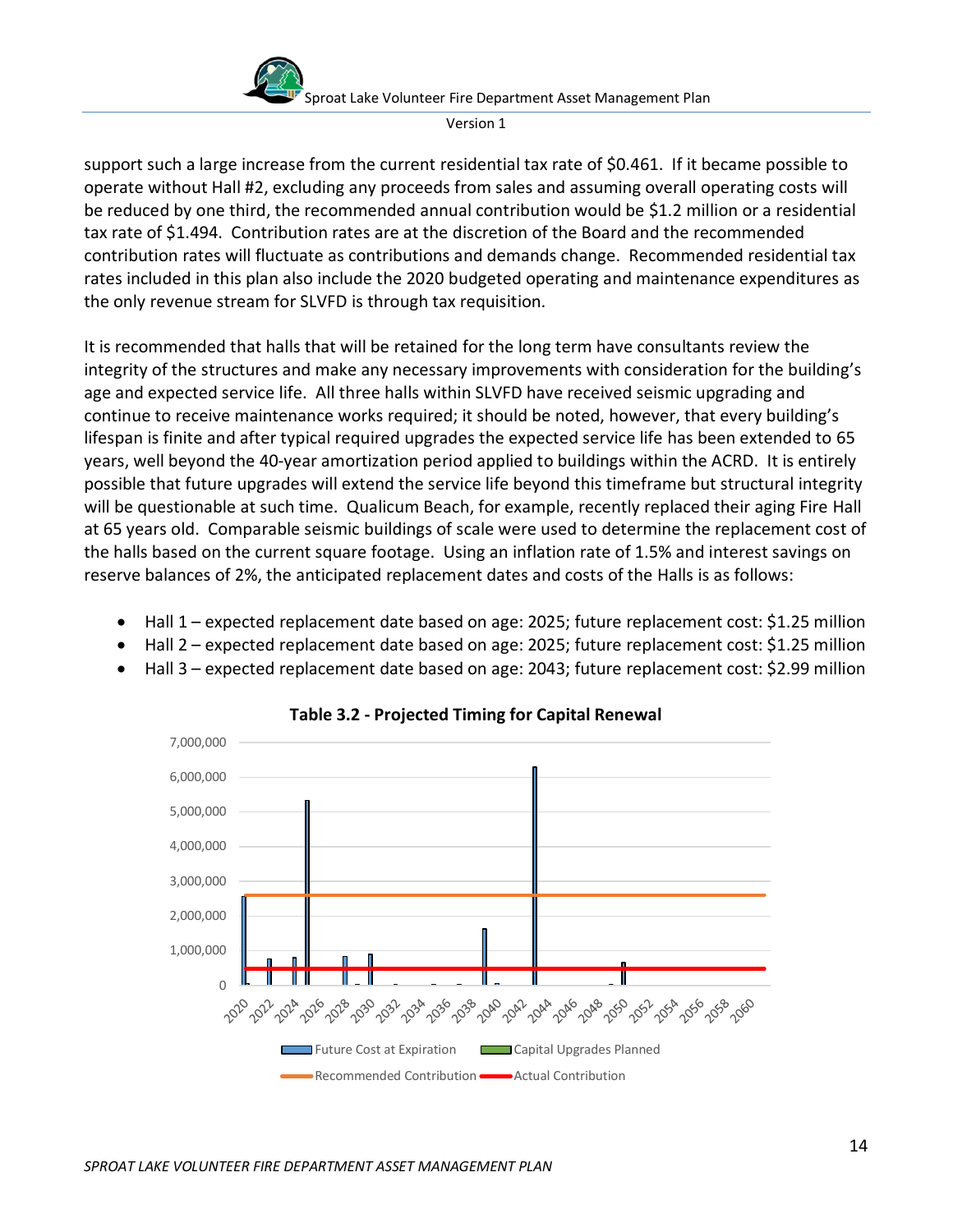

It is recommended that prior to any large capital projects on the existing halls that consideration is given to the cost-benefit of operating and maintaining three separate halls versus constructing one new hall and negotiating regained access to the closed private road.

## 3.3Condition Assessments

<span id="page-14-0"></span>Major apparatuses and equipment are visually inspected once a week and extensively inspected once a month. SLVFD owns a hose tester which greatly improves efficiencies for inspections. Equipment testing is performed to National Fire Protection Association (NFPA) Standard #1962 and recorded every year. In other ACRD systems, the condition rating is calculated along with the estimated service life remaining to determine the overall condition rating of the asset. Assigning condition assessment rankings on capital equipment is part of the Improvement Plan. For the purposes of this Plan, estimated remaining service life was the only basis for our condition assessments. Based on estimated service life alone, 48% of the SLVFD assets assessed have a very poor physical condition. Table 3.3 shows the current cost to replace assets based on the percentage of estimated useful service life remaining.

#### **Table 3.3 – Current Replacement Cost by Percentage of ESL Remaining**

| <b>ESL Remaining</b> | Rating           |
|----------------------|------------------|
| 81-100%              | Very Good        |
| 61-80%               | Good             |
| 41-60%               | Fair             |
| 21-40%               | Poor             |
| $0 - 20%$            | <b>Very Poor</b> |



#### **Training Site**

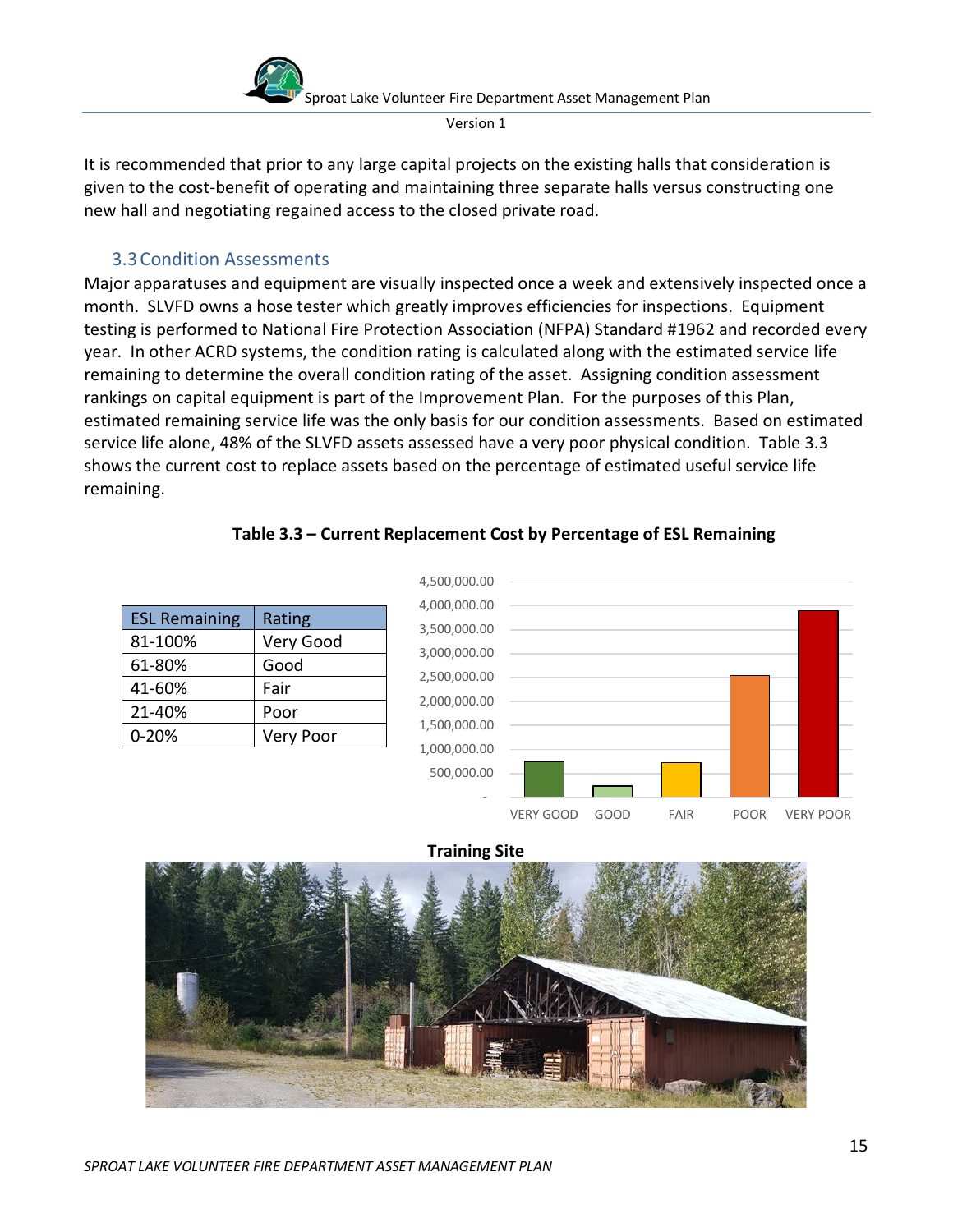

# 3.4Current Operations and Maintenance Costs

<span id="page-15-0"></span>A key function of Asset Management is to track maintenance costs separate from operations costs to identify areas that are requiring more repairs as an indication of failing infrastructure. Table 3.4 shows the trend in combined operations and maintenance costs since 2015.





Average operation and maintenance costs total \$318,194 per year, including remuneration. Contributions to capital reserves are not included in this graphic but are considered when prescribing contribution rates. Operations costs are associated with day-to-day expenses aimed at achieving levels of service goals while maintenance costs are associated with repairs and keeping equipment in good

running order. Operation and maintenance costs associated with "Mabel", the first apparatus owned by SLVFD, generally do not exceed \$200 annually.

# <span id="page-15-1"></span>3.5Future Demands

Sproat Lake does not have fire hydrants distributed throughout the community and instead relies on a select number of hydrants installed near the 3 halls and tenders to transport water to where it is needed. SLVFD holds Superior Tanker Shuttle Service (STSS) Accreditation and Hydrant Status. The

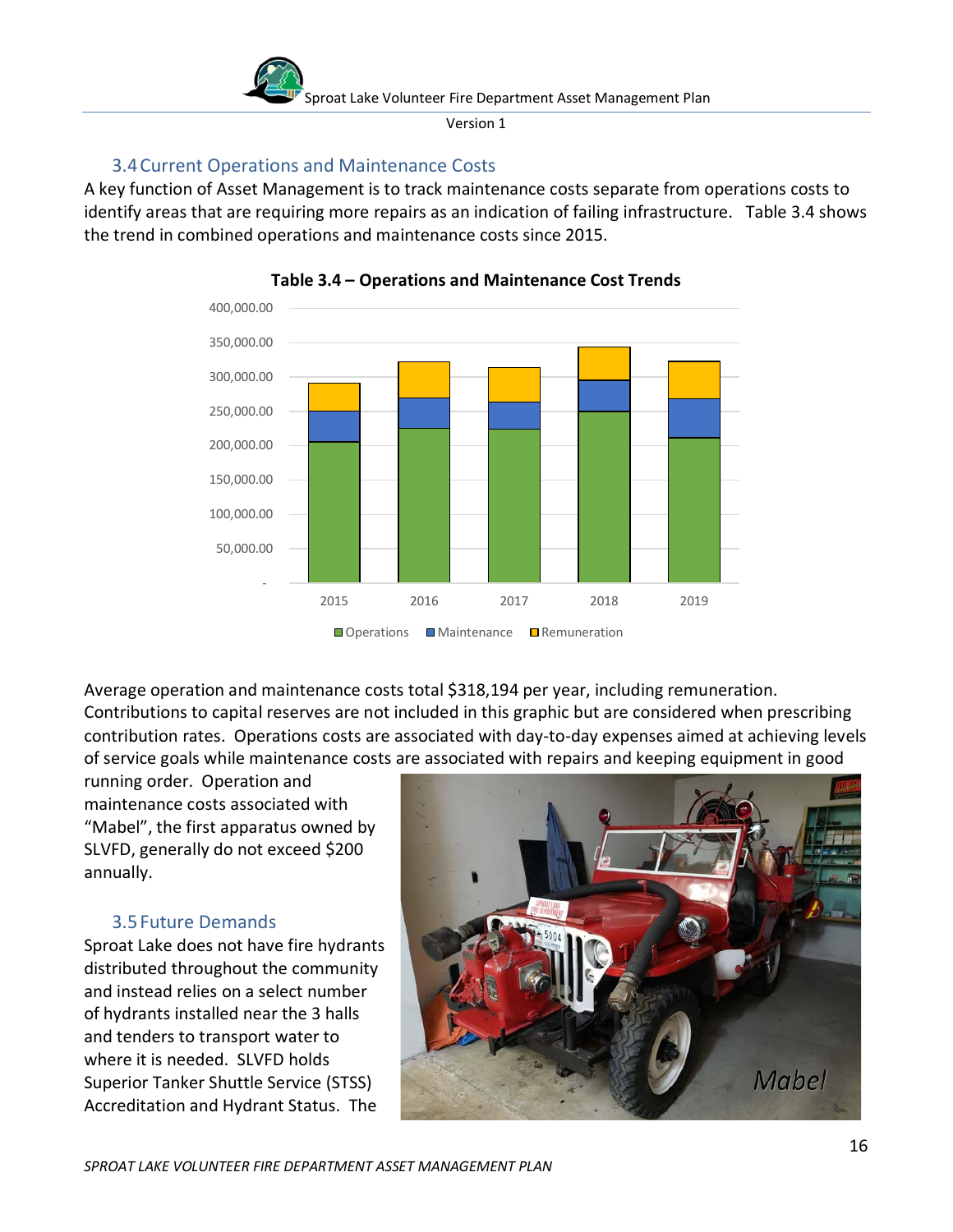



Department also relies on the Automatic Mutual Aid agreement that has been signed with neighbouring Fire Departments with access to tenders. Sproat Lake has many seasonal and recreational homes with a large influx of visitors in the summer months and vacant homes in the winter months. There are approximately 2,000 residents that live in the Sproat Lake district yearround with more than 4,000 total residents in the summer months. The Department also serves the Great Central Lake area with similar occupancy trends as Sproat Lake, although a much smaller population. It is possible that demand will grow but there isn't currently any discussion surrounding the expansion of SLVFD boundaries. The seasonal population fluctuations in the community also make staffing the three halls a challenge. Future demands on the Department will be reviewed and handled as demands occur in the future after decisions have been made regarding the future of the current Halls. The current strain on the Department does not allow for any increase in demands.

# 3.6Risk Management Plan

<span id="page-16-0"></span>Risk management is a key objective set out in our Asset Management Policy. With acceptable Levels of Service in mind, we have adopted a risk management framework to assess and rank criticality of the ACRD's infrastructure assets. One of the outcomes of implementing risk management is the ability to prioritize required capital expenditures based on criticality for the SLVFD.

The goal in adopting a framework is to have a consistent accurate understanding of the state of the SLVFD's infrastructure. The framework includes a standardized grading system that is easily repeatable, enables comparison of the status of infrastructure condition over time and across municipalities for comparison. A risk matrix has been prepared and will be used for risk ratings throughout the ACRD. This matrix will also be used in conjunction with regular condition assessments to properly evaluate new and existing risks.

The risk assessment process identifies credible risks, the likelihood of the risk event occurring, the consequences should the event occur, develops a risk rating, evaluates the risk and develops a risk treatment plan for non-acceptable risks. Critical risks are those assessed with 'Very High' (requiring immediate corrective action) and 'High' (requiring corrective action) risk ratings identified in the assessment process.



According to the SLVFD Fire Chief, the following are credible risks that could create a "High" risk rating at this time:

- 1. Structure fire at Hall or wildfire impacting Fire Department operations and response, causing further destruction
- 2. Lack of members to maintain minimum requirement levels at Halls
- 3. Loss of FUS or STSS Accreditation due to financial constrains and therefore an inability to maintain apparatus requirements
- 4. Major disaster or seismic event causing critical damage to halls, equipment and access bridges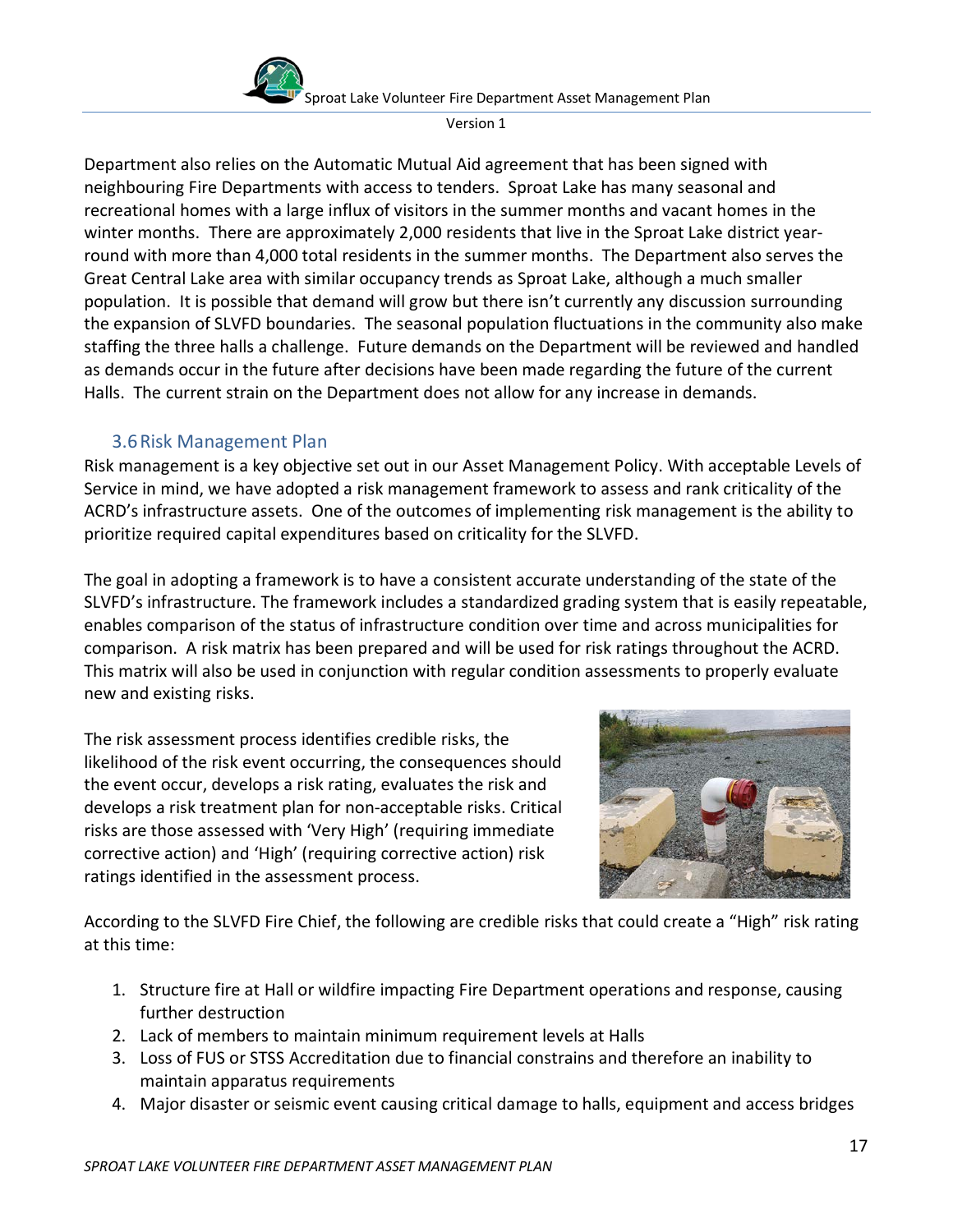

The seismic upgrades performed on the halls are intended to make the structures more resistant to seismic activity, ground motion or soil failure. While this does mitigate some risks in the event of an earthquake, it will not be known unless an event occurs as to the success of the upgrades. The Alberni Valley is more likely to experience earthquakes than other regions due to the proximity to the Cascadia Subduction Zone and, therefore, all services within the ACRD are deemed to have some level of seismic risk.

# <span id="page-17-0"></span>4 ASSET MANAGEMENT IMPROVEMENT PLAN

# <span id="page-17-1"></span>4.1Infrastructure Replacement Priority Ranking

Table 4.1 lists the components within the SLVFD in order of their required estimated replacement. This information can be used to aid in creating a Long-Term Financial Plan (LTFP) for this class of assets.

When budgeting for future projects, it is recommended that a 30% general contingency and a 30% allowance for construction, engineering, financial, legal and admin costs be added to total project costs. It is important to note the volatile prices of fire apparatuses. Many factors can change the costs of materials required for projects and while the actual costs may differ, only the most current and available costs are used.

| <b>Asset</b>                            | <b>Current</b>                   | <b>Risk</b> |
|-----------------------------------------|----------------------------------|-------------|
|                                         | <b>Replacement Cost Estimate</b> |             |
| Truck 47 replacement per FUS Guidelines | 577,000                          | High        |
| Replace water tanks for firefighting    | 20,300                           | High        |
| <b>Replacement Cost - High Risk</b>     | 597,300                          |             |
| Truck 48 cab and chassis replacement    | 200,000                          | Moderate    |
| Hall #1 replacement                     | 1,165,220                        | Moderate    |
| Hall #2 replacement                     | 1,165,220                        | Moderate    |
| <b>Replacement Cost - Moderate Risk</b> | 2,530,440                        |             |
| Truck 43 cab and chassis replacement    | 200,000                          | Low         |
| Truck 41 replacement per FUS guidelines | 577,000                          | Low         |
| Replace aging SCBA equipment            | 215,000                          | Low         |
| <b>Replacement Cost - Low Risk</b>      | 992,000                          |             |
| <b>Total</b>                            | 4,119,740                        |             |

#### **Table 4.1 – Infrastructure Replacement Priority Ranking**

Not all assets at SLVFD have been included in this listing. Only those assets that have exceeded approximately half of their expected service lives or assets with poor condition ratings have been included.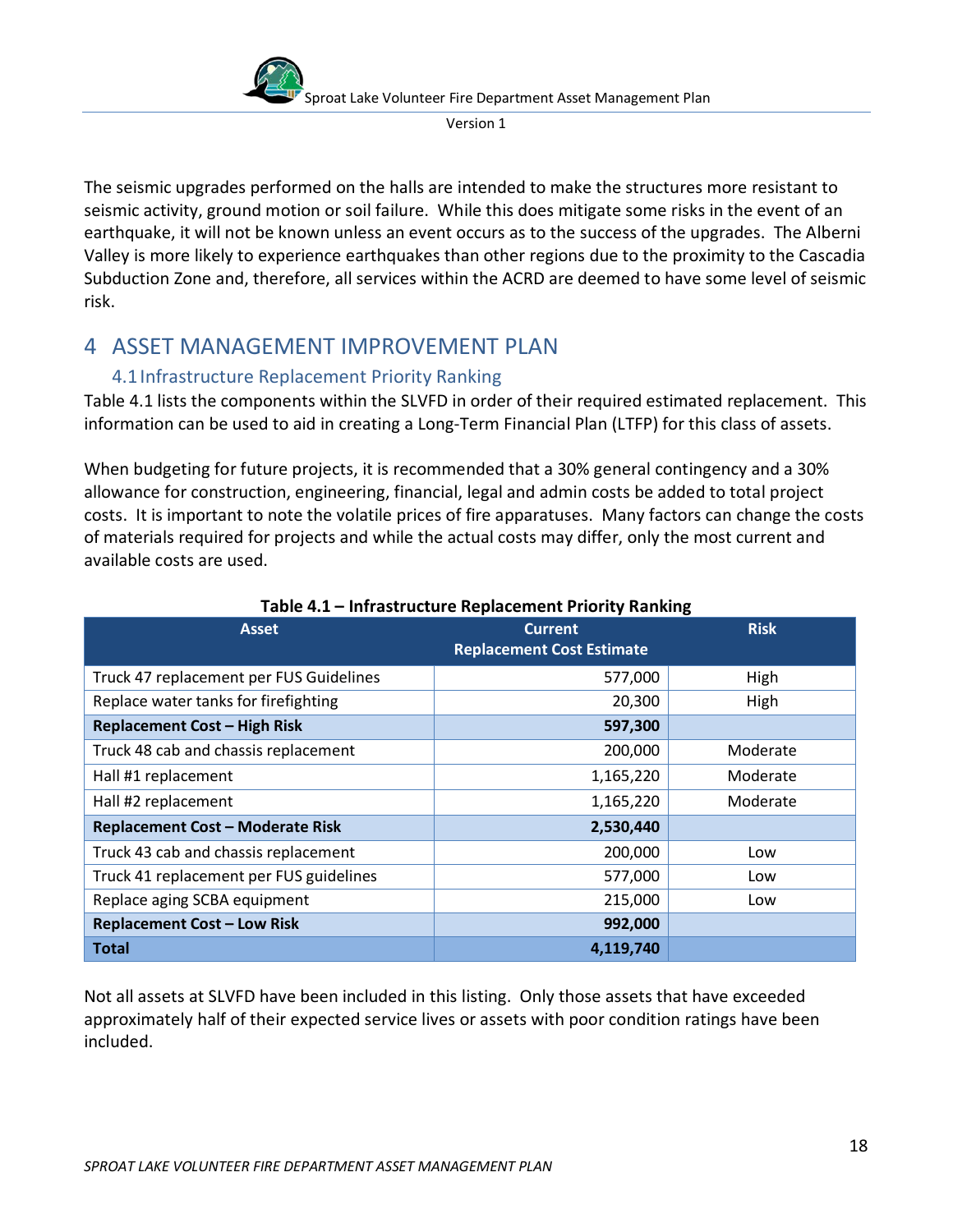

Table 4.1 is intended as a guide for replacements based on ages and known conditions. Circumstances, grant funding availability, taxpayer funding availability, governing bodies priorities, levels of service and changes in fire service boundaries will all have influences on priority replacement. This listing will be updated during each revision of the AMP.

## <span id="page-18-0"></span>4.2Improvement Plan

The tasks identified in the Table 4.2 are required to achieve the SLVFD asset management objectives, manage risks, and close the gap between current and targeted levels to achieve within the AMBC Road Map. The table also identifies the integration of these tasks into the organization as recommended by the AMBC Framework.

| Task#                   | <b>Task</b>                                                                                                                                                             | <b>Responsibility</b>                                      | <b>Timeline</b> |
|-------------------------|-------------------------------------------------------------------------------------------------------------------------------------------------------------------------|------------------------------------------------------------|-----------------|
| $\mathbf{1}$            | Implement a Department-wide numerical condition<br>grading system to be used for projecting replacements                                                                | Fire Chief, Asset<br>Management                            | Summer 2020     |
|                         | for non-regulated assets                                                                                                                                                | Coordinator                                                |                 |
| $\overline{2}$          | Encourage discussion between MOTI and the private<br>property owner to discuss the possible reopening of<br>the road between Pacific Rim Highway and McCoy Lake<br>Road | ACRD, SLVFD                                                | Summer 2020     |
| $\overline{\mathbf{3}}$ | Aging equipment is identified and slated for<br>replacement or renewal                                                                                                  | <b>SLVFD</b>                                               | Summer 2020     |
| 4                       | Regional asset identification system for specific assets<br>to record expenses at the asset level, when appropriate                                                     | Asset<br>Management<br>Coordinator                         | Summer 2020     |
| 5                       | Separate budget line items for operations and<br>maintenance costs                                                                                                      | <b>ACRD Finance</b><br>Department                          | 2021            |
| 6                       | Investigate and review any variations between physical<br>asset counts and values and the asset registry where<br>value is added                                        | <b>SLVFD</b>                                               | 2021            |
| $\overline{7}$          | Update and monitor asset specific operations and<br>maintenance costs                                                                                                   | Fire Chief, ACRD<br>Finance<br>Department                  | Ongoing         |
| 8                       | Update inventory for additions, disposals and changes<br>in useful life                                                                                                 | Fire Chief, Asset<br>Management<br>Coordinator             | Ongoing         |
| $\mathbf{9}$            | Identification of funding for capital projects                                                                                                                          | SLVFD, Asset<br>Management<br>Coordinator as<br>applicable | Ongoing         |
| 10                      | Annually review Risk Framework for changes                                                                                                                              | Fire Chief, Asset<br>Management<br>Coordinator             | Annually        |

#### **Table 4.2 – Improvement Plan**